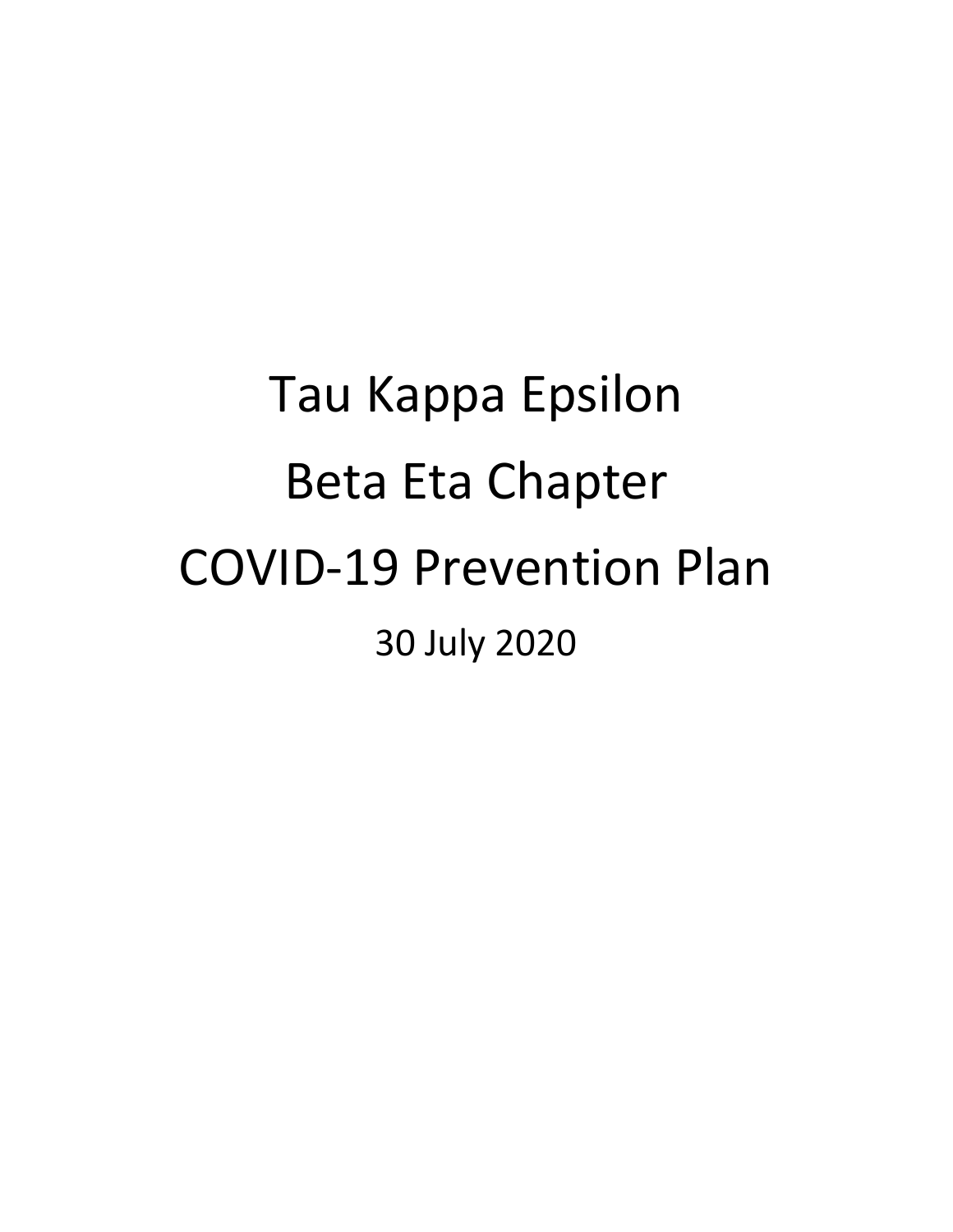#### **Introduction and Basic Strategies**

This document is intended as a guide for Tau Kappa Epsilon Beta Eta Chapter at Missouri S&T to manage the prevention of the COVID-19 virus. It contains specific recommendations, plans and reference resources to assist in maintaining a safe environment for chapter members, alumni, and guests.

The basic strategies for protection of the chapter are:

● Ensure that members are symptom free/tested as appropriate prior to return to campus

● All members and guests diligently practice personal actions to prevent virus spread (social distancing, frequent hand washing, face coverings when appropriate, etc.)

- Minimize exposure to outside sources of the virus
- Maintain a heightened level of cleanliness in the house
- Monitor membership daily for symptoms
- Comply with all University COVID-19 prevention recommendations
- Contact University Student Health if any members exhibit symptoms

#### **Key Considerations**

#### **Daily Screening**

All members shall be screened daily for COVID-19 symptoms/risk factors. In addition to temperature checks, all members will perform a self-screening using the "Campus Screen" free app available for downloading to phones. A temperature equal to or higher than 100 degrees will result in a failed screening. A Google Form will be available to record daily screening results.

In the event of a failed screening, the member shall immediately contact the Student Health Center for further guidance.

Members who have failed screening or show symptoms will follow university policy for quarantining.

#### **Sanitation**

Examples of frequently touched surfaces and objects that will need routine disinfection following reopening are (but not limited to): tables, doorknobs, light switches, countertops, handles, desks, phones, keyboards, computer mouse, toilets, faucets and sinks, touch screens

Compliance with CDC recommendations on COVID-19 prevention:

- Social distancing (specifically, staying 6 feet away from others when you must go into a shared space)
- Greeting others with a gesture besides a handshake (i.e. wave or elbow bump)

● Frequently washing hands or use alcohol-based (at least 60% alcohol) hand sanitizer when soap and water are not available

- Wearing cloth or surgical face coverings
- Avoiding touching eyes, nose, and mouth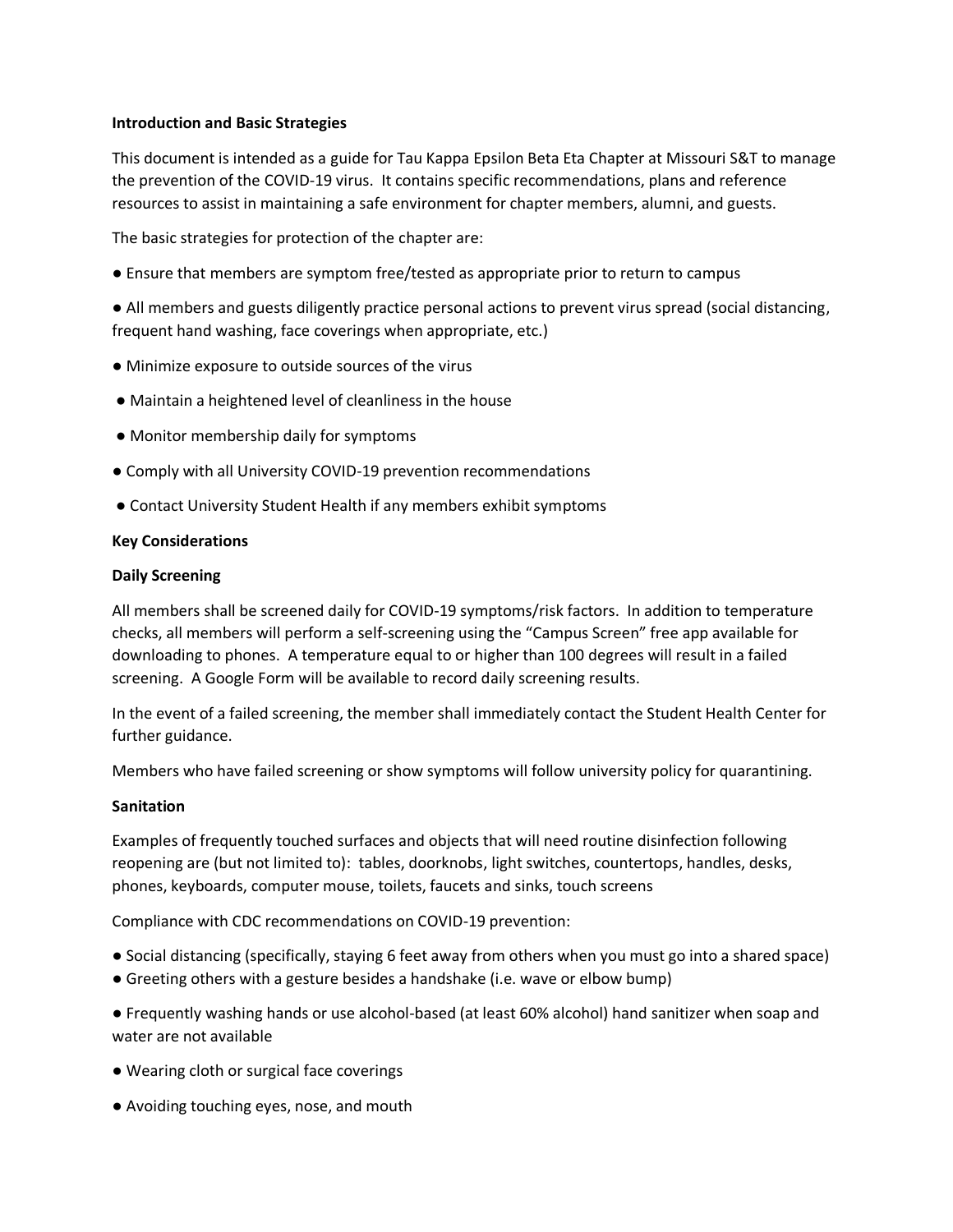- Staying home when experiencing symptoms associated with COVID-19
- Cleaning and disinfecting frequently touched objects and surfaces

# **Membership and Community Access**

# **Residential Area**

- Access to the residential wing of the facility shall be limited to only members that are living inhouse
- Access to the laundry room shall be extended to out of house members both in-house and out-ofhouse members will need to reserve time to use the laundry room
- Members shall wear face coverings when outside their suites
- Potential new members may have access to the residential area of the facility, solely for recruitment purposes provided they meet the following requirements:
	- Are approved as potential new members by a member of the Rush Committee
	- No more than 3 potential new members are in the residential area at any given time
	- All are wearing face coverings and maintaining minimum six (6) feet social distancing
	- Have a designated in-house active serving as a host/guide

# **Common/Public Areas**

- All members and guests shall wear face coverings in common areas
- Out-of-house members and guests will have access to the public spaces of the facility anyone entering the house will have to sign in and have their temperature checked
- **•** Guest Policy
	- A single point of entry shall be identified for all guests and out-of-house actives
	- All guests shall sign the TKE COVID-19 Assumption of Risk, Release and Waiver of Liability form to enter the house
	- The Guest Policy will emulate the University policy. All guests shall require a sponsor who is responsible for them; sponsor shall be an active member of the chapter
	- Sponsors shall know where their visitor has been in the past 14 days
	- Sponsors shall not host more than three (3) visitors at a time
	- Sponsor is responsible for ensuring visitors are using the same space as other visitors
	- All guests shall provide name, contact information, time, and duration of their visit sponsor is required to obtain this information and shall keep this information for a minimum of thirty (30) days
	- Guests are not permitted to enter residential wing of the facility or the kitchen
- Occupancy of public spaces

All public spaces shall only allow 50% occupancy

• The number of out-of-house actives and guests shall be limited to 50 at any given time

# **Kitchen/Meals**

Kitchen occupancy shall be limited to 2 people (4 people shall be permitted during cleaning of the kitchen)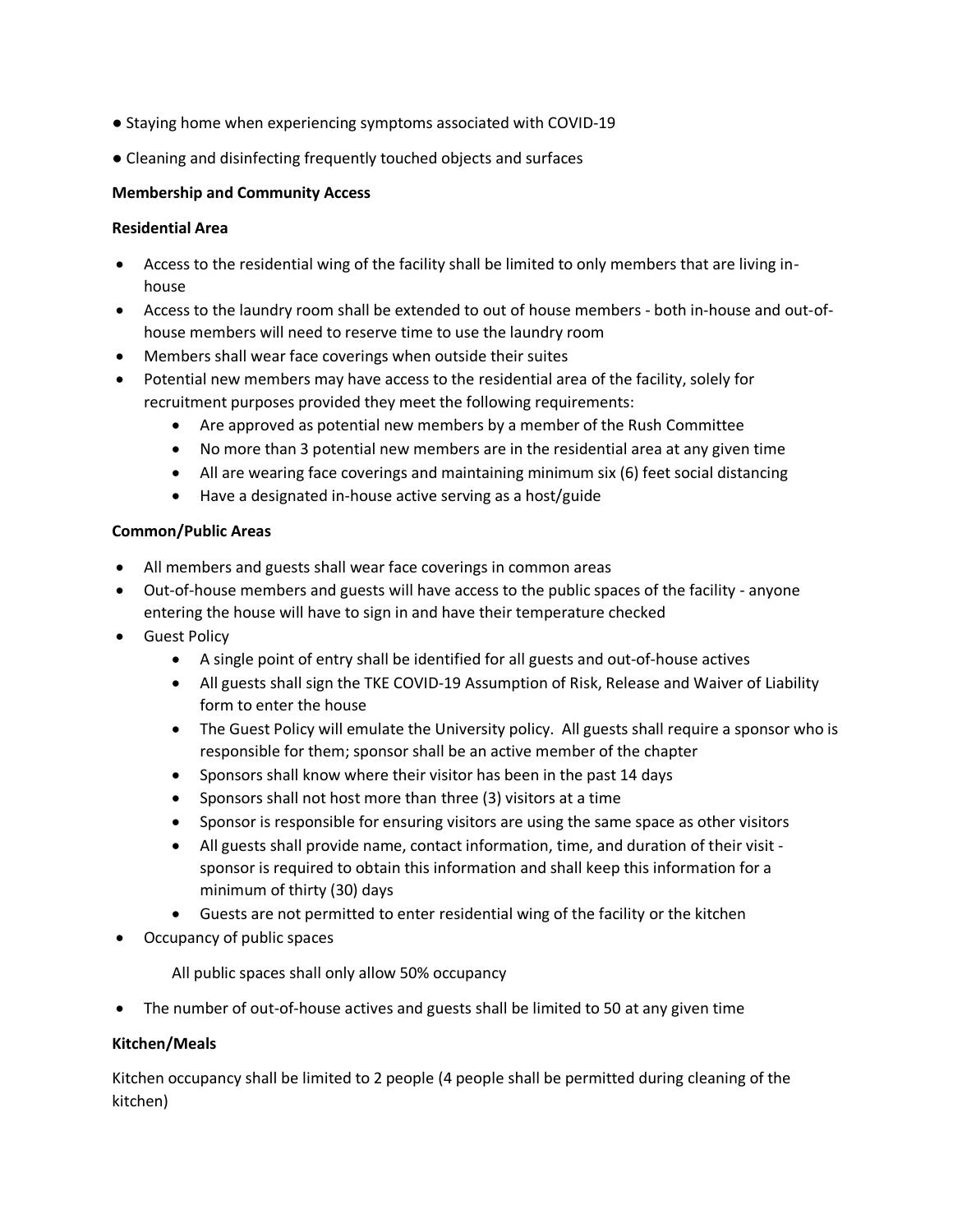- Meal Preparation and policy
	- Buffet serving shall be discontinued members shall be served individually by a volunteer wearing PPE (face covering and gloves)
	- There shall be a maximum of 1 person in the serving area during dining times
	- All members shall follow the marked spots to maintain 6 feet of social distance while waiting in line
	- Maximum three people per dining table or your suitemates
	- Assigned mealtimes shall be established as needed to meet spacing criteria
	- Shared condiments shall be eliminated unless used by server individual condiment packets shall be provided
	- Utensils shall be pre-wrapped in disposable napkins
	- Members who utilize the kitchen for personal use shall properly sanitize any surface they touch and put away anything they use
	- Leftovers shall be placed in single serving food containers

# **Facility Cleaning**

The facility shall follow the policies of the revised house cleaning guide. Sanitizing stations shall be placed in all common areas.

# **HVAC Upgrades**

Upgraded filters (MERV-13) shall be installed to improve the cleanliness of the air quality to meet recommended standards

# **Social Activities**

Social events hosted at the facility shall be suspended until further notice

# **COVID-19 Prevention Signage**

Signs shall be posted at entrances and in common areas as reminders on actions to prevent virus spread

# **Cleaning Supplies and PPE**

The House Committee shall provide the following:

- Hand Sanitizer stations and refills
- Sanitary wipes
- Disposable gloves
- Five (5) touchless thermometers

The chapter shall provide the following:

- General facility cleaning materials
- Disposable face coverings for guests

Individual members shall provide the following: